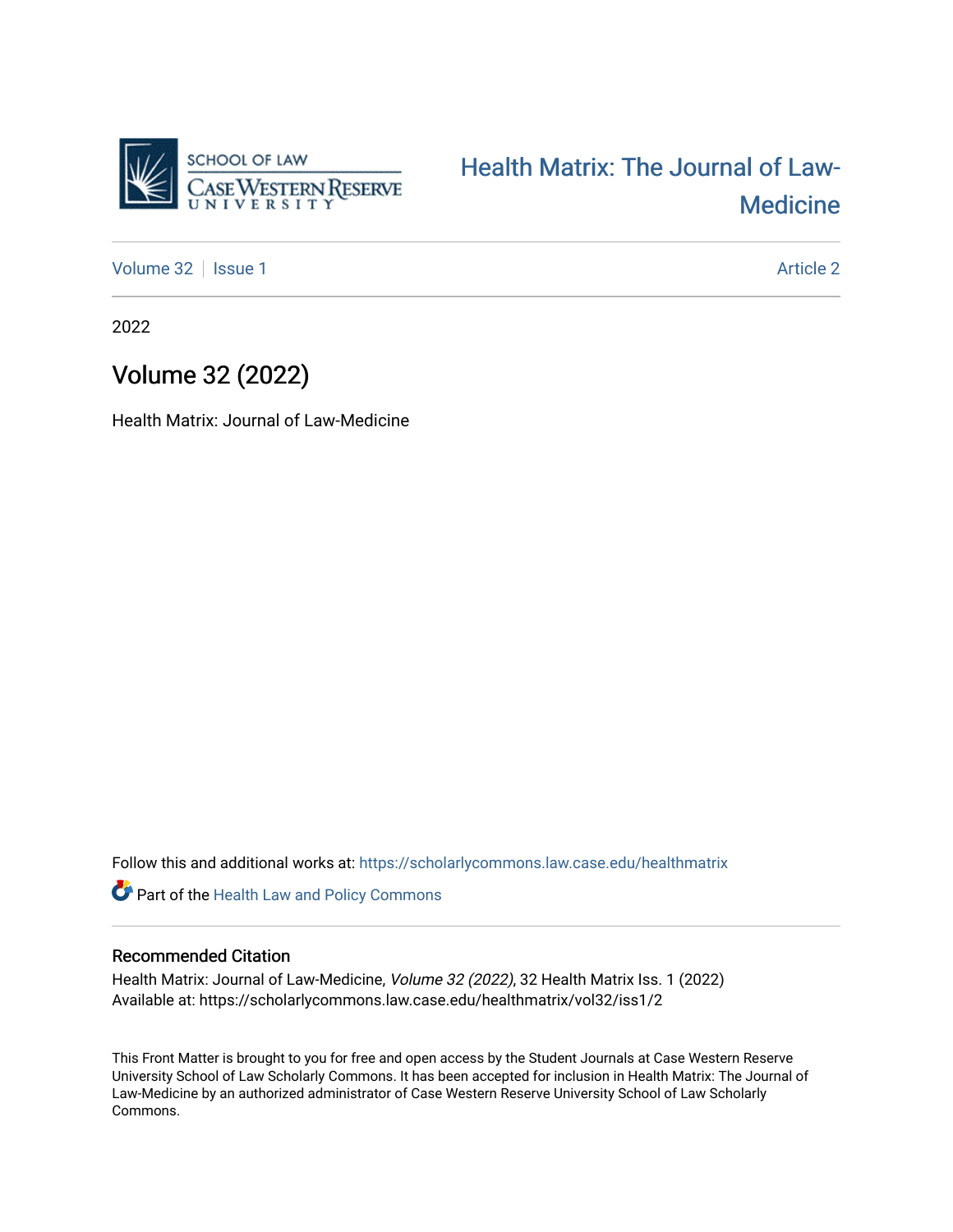# HEALTH MATRIX: **JOURNAL OF LAW-MEDICINE**

Volume 32 2022

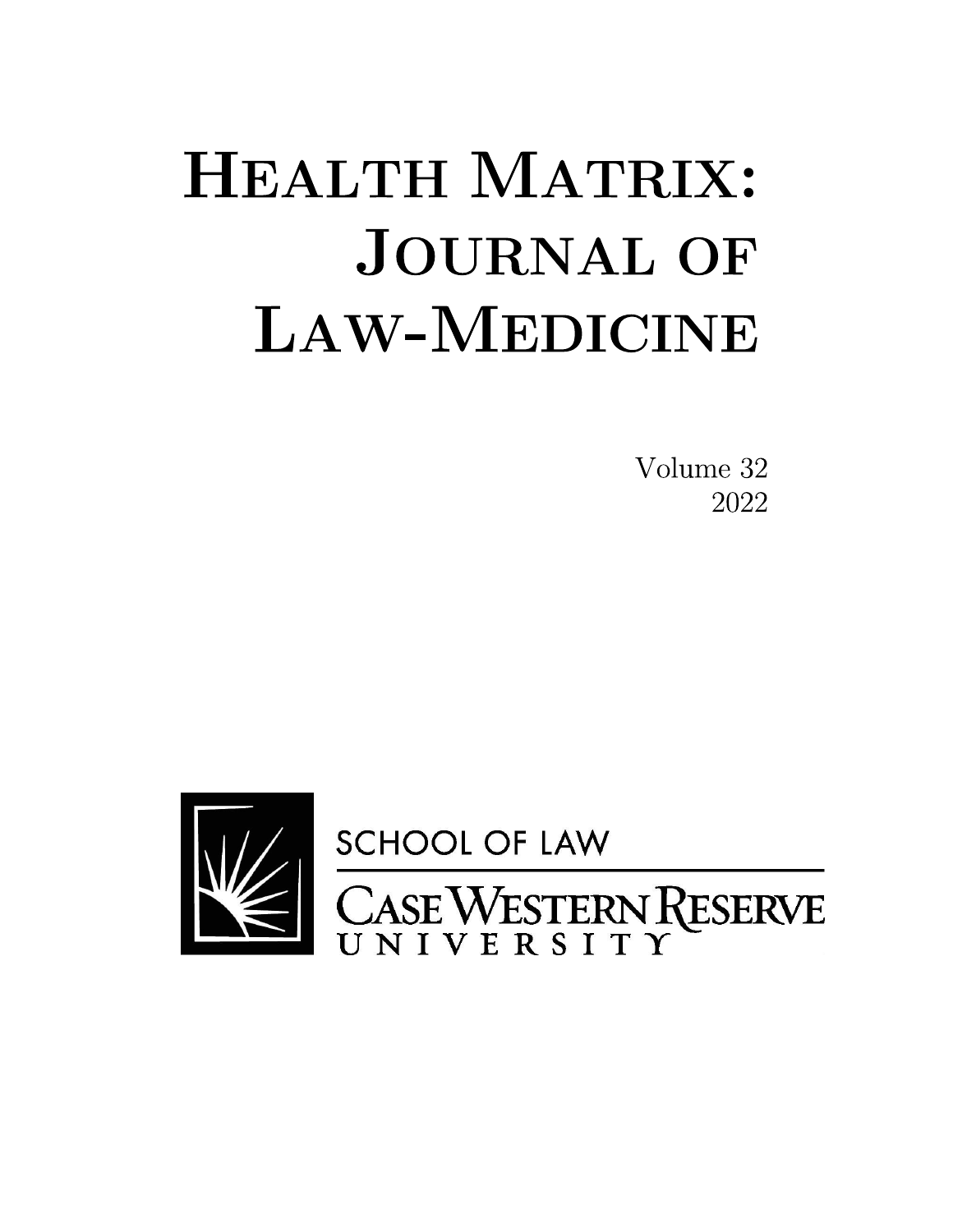Health Matrix is grateful to the Law-Medicine Center at Case Western Reserve University School of Law for its sponsorship of symposia and conferences concerning the latest developments in the area of law and medicine. Over the course of more than fifty years, the Center has broadened its focus from issues involving forensic medicine to the whole range of legal, social, economic, scientific, and ethical issues in which law and medicine are interrelated.

© 2022 by Health Matrix: Journal of Law-Medicine

Health Matrix: Journal of Law-Medicine (ISSN 0748-383X) is published annually by the students of Case Western Reserve University School of Law.

Citations conform to The Bluebook: A Uniform System of Citation  $(21<sup>st</sup>$  ed. 2020). Style conforms generally to the *Chicago Manual* of *Style* (17<sup>th</sup> ed. 2017).

Health Matrix welcomes submissions of original articles. Possible topical areas include: legal medicine, health law and policy, professional liability, biomedical ethics, and medical-legal research.

Send correspondence to h-matrix@case.edu or to:

Health Matrix: Journal of Law-Medicine Case Western Reserve University School of Law 11075 East Boulevard Cleveland, Ohio 44106

Visit our webpage: http://law.case.edu/journals/HealthMatrix

Subscriptions may be entered for the entire volume for \$16.00 per year for domestic and \$18.00 for foreign subscribers.

For all photocopy or republication requests please contact Copyright Clearance Center, Inc. by mail: 222 Rosewood Drive, Danvers, Massachusetts 01923, by phone: (855) 239-3415, by fax: (978) 646-8600, by email: info@copyright.com, or online at www.copyright.com.

Selected Health Matrix articles are indexed in the National Reference Center for Bioethics Literature, Kennedy Institute of Ethics, Georgetown University, Washington, D.C. Volume 3 and subsequent volumes indexed in the Index to Legal Periodicals and available on Lexis/Nexis, Thomson, HeinOnline, EBSCO, Gale Group, H.W. Wilson, and PAIS.

This issue went to press in March 2022.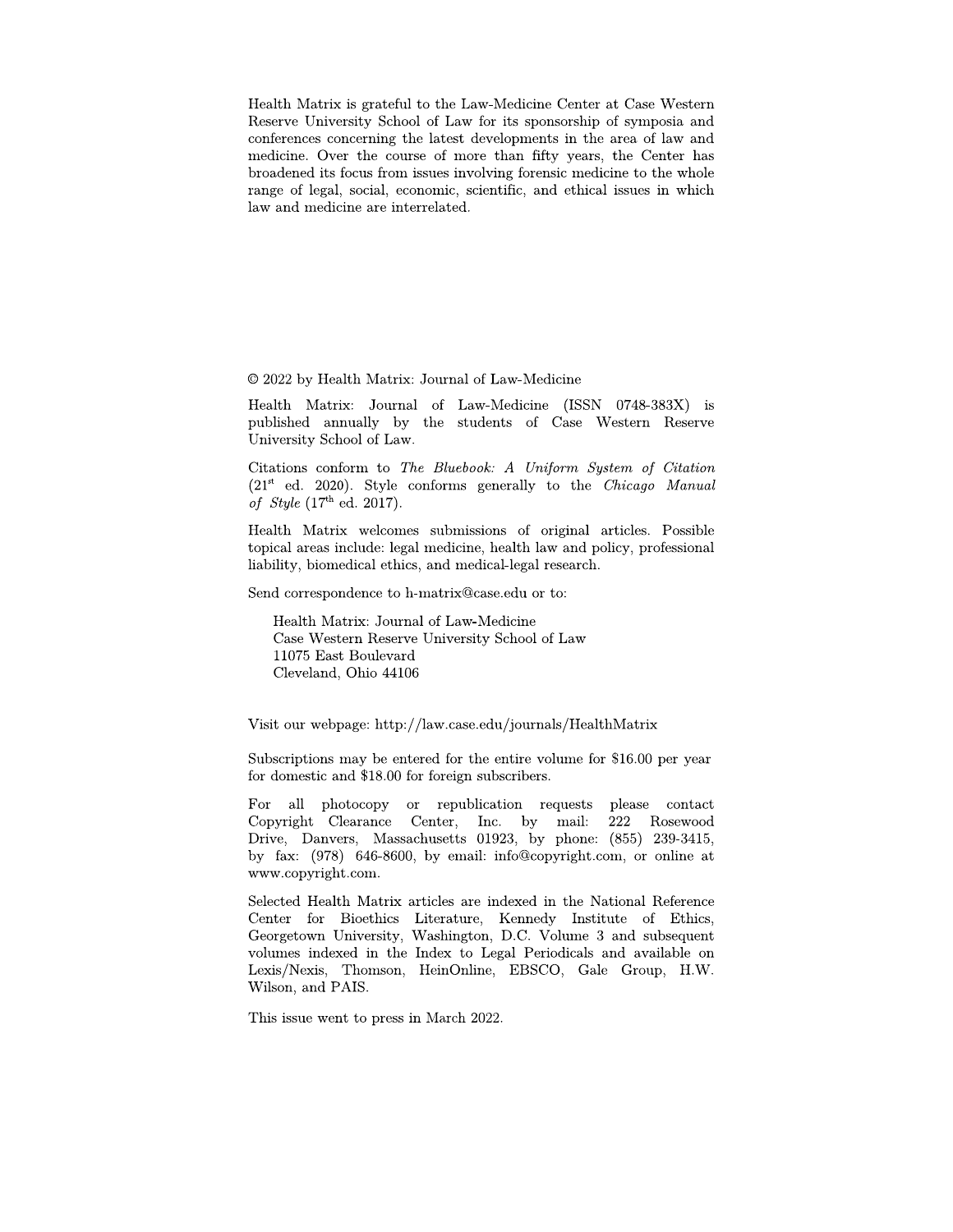Volume 32

 $Editor-in-Chief$ **BAILEY KADIAN** 

 $Managing \& Publications$  $\mathrm{E}$ ditor LEAH ROTHFELD

Executive Articles Editor MEGAN SCHACHTER

> Copy Editor **LAYLA MAURER**

**JACOB DOERR ALICIA MALLO**  Executive Notes Editors MICHAEL ECKHART

VALERA GHALI **MEGHAN SINK** 

Associate Editors

WILLIAM BALLEW MELANIE FUENMAYOR **VINCENT JONES** REBECCA SINGER-MILLER **OWEN CARPENTER COLDEN GOSSELIN** VICTORIA NEIKAM

**JACQUELINE DELAHUNTY KATARINA JOHNSTON** MALLORY PARKER **GABRIELLA WITTBROD** 

Faculty Advisors **SHARONA HOFFMAN MAXWELL MEHLMAN**  2022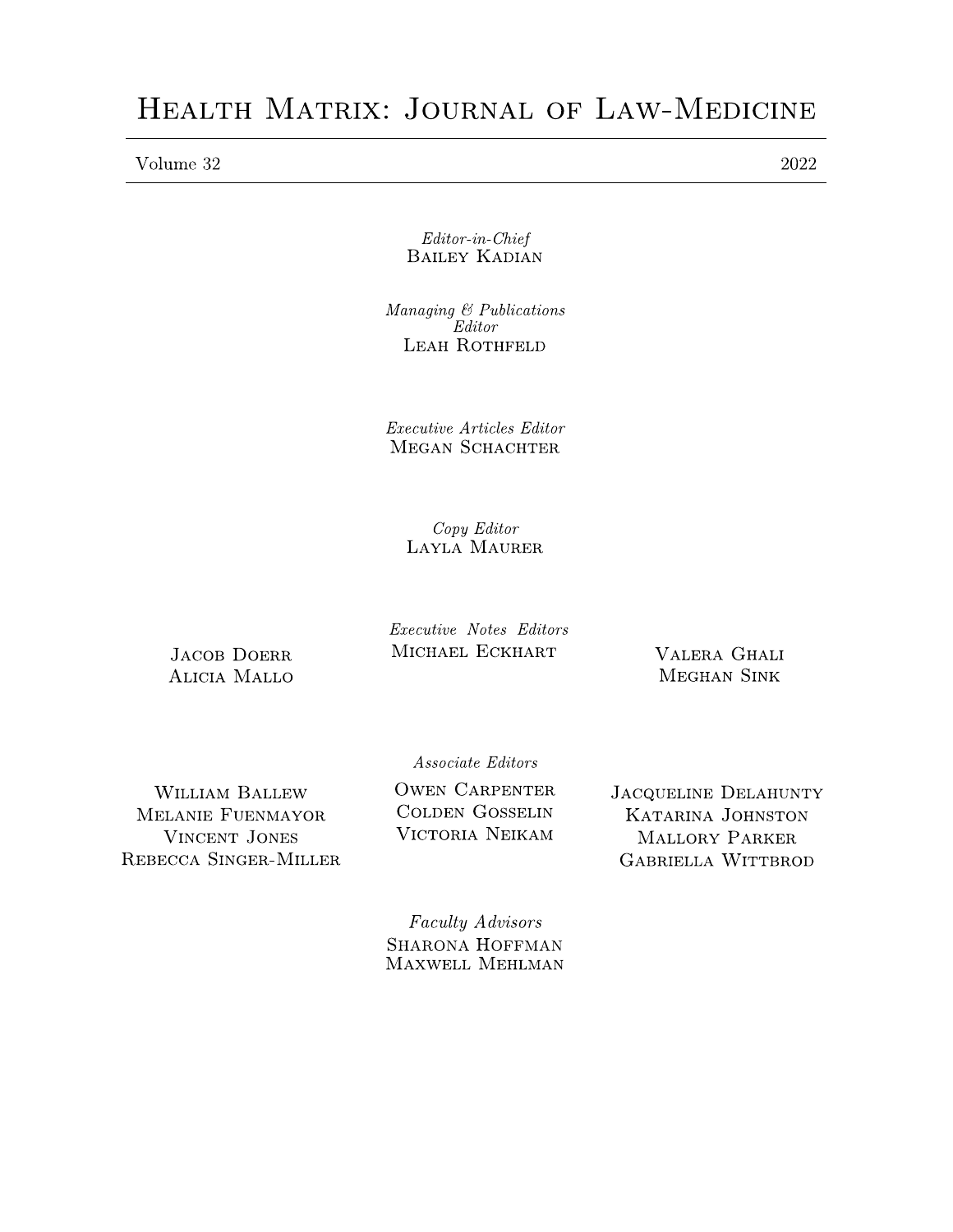## HEALTH MATRIX: JOURNAL OF LAW-MEDICINE

| Volume 32 |  |  |  |
|-----------|--|--|--|
|           |  |  |  |

## ARTICLES

| Patient Referral Failures          |  |  |  |  |
|------------------------------------|--|--|--|--|
| Jessica L. Mantel & Leah R. Fowler |  |  |  |  |

 $2022\,$ 

- Public Citizen's Advocacy Campaign Opposing FDA Approval of 31 Aducanumab for Alzheimer's Disease: The Fight Against Regulatory Capture Michael A. Carome
	- Loneliness in COVID-19, Life, and Law 55 Olivia Ash & Peter H. Huang
		- Diversity's Pandemic Distractions 149 Jonathan Kahn
	- Anti-Vax FEAR\* Speech: A Public-Health-Driven Policy Initiative 215 When Counter-Speech Won't Work (\*Fake, Flawed, Fraudulent, False, Endangering, and Reckless) Barbara Pfeffer Billauer
		- Treating for Two: Reforming Maternal Substance Abuse Policy 311 Katherine Drabiak